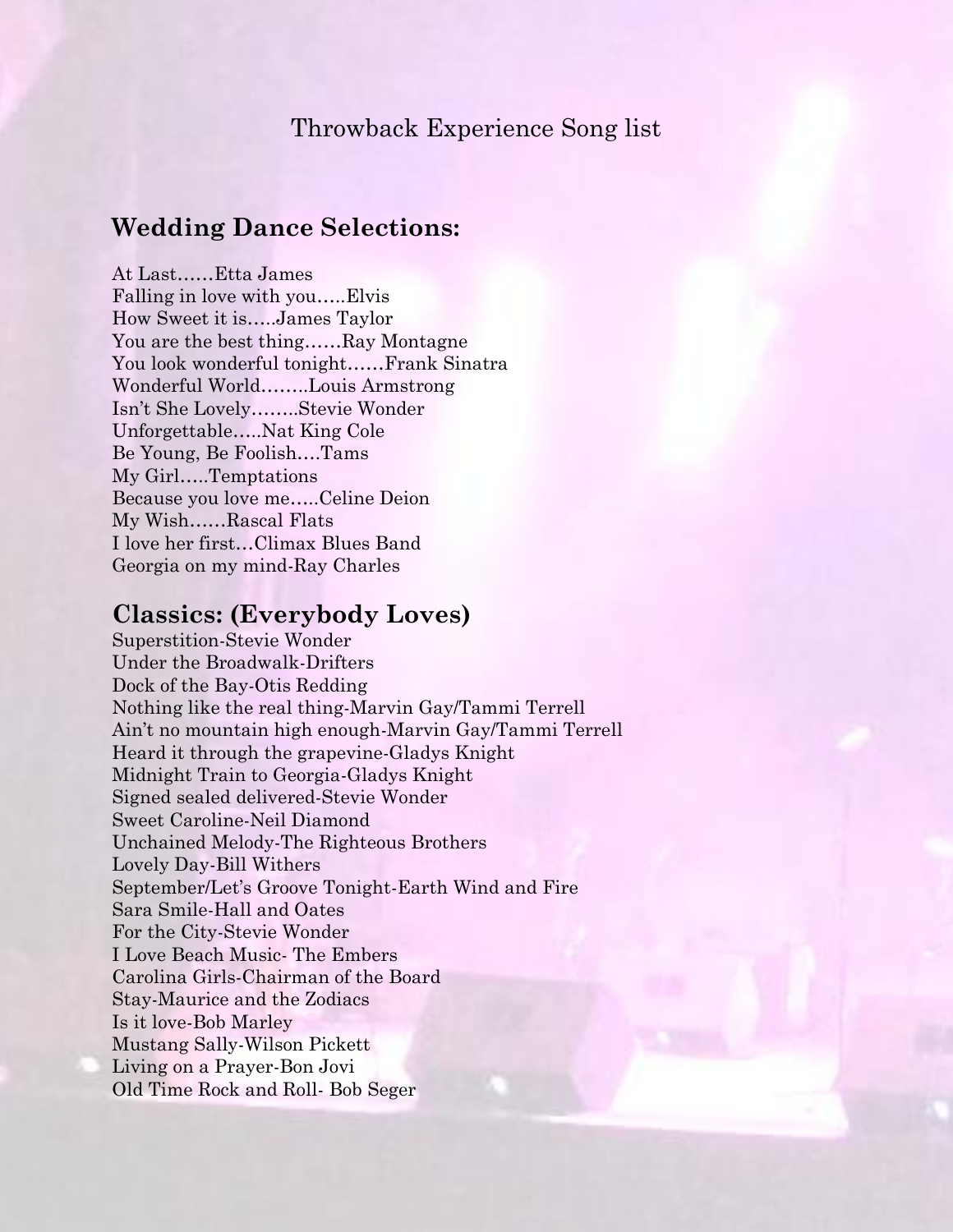Shout-Isley Brothers Stop in the name of love/Can't Hurry Love/Come see about me- The Supremes Soul Man-Sam and Dave Respect-Aretha Franklin 1999/Kiss-Prince That's the way I like it/Get Down Tonight-KC and the Sunshine Band Don't Stop Believing-Journey Brown Eyed Girl-Van Morrison Play that Funky Music-Wild Cherry Staying Alive-Bee Gees Night Fever-Bee Gees Dancing Queen-ABBA Boogie Oogie oogie-Taste of Honey Last Dance-Donna Summer Wagon Wheel-Darius Rucker ABC/Dancing Machine/I want you back/PYT-Michael Jackson Do you love me-The Contours Alright/Uptight-Stevie Wonder Joy to the World-Three Dog Night Don't Stop Thinking about Tomorrow-Fleetwood Mac Ain't too Proud to Beg-Temptations Sugar Pie, Honey Bunch-The Four Tops Dancing in the Street-Martha and the Vandellas Proud Mary-Tina Turner Let's Stay Together-Al Green Sexual Healing/Let's Get it on-Marvin Gaye We are Family-Sister Sledge I will survive-Gloria Gaynor Sweet Home Alabama-Lynyrd Skynyrd

#### **Late Night Jams:**

Cupid Shuffle-Cupid The Wobble-V.I.C. Can't stop this feeling-Justin Timberlake Shut up and dance with me-Walk the Moon Old Town Road-NasX Finesse/Uptown Funk/That's what I like-Bruno Mars Hot in Here/Ride With Me-Nelly Yeah-Usher I like the Way you Move/Hey Ya –Outkast Forget you-Ceelo Green Let's get it Started-Blackeyed Peas Apple Bottom Jeans-Flo Rida All I do is win-DJ Khaled